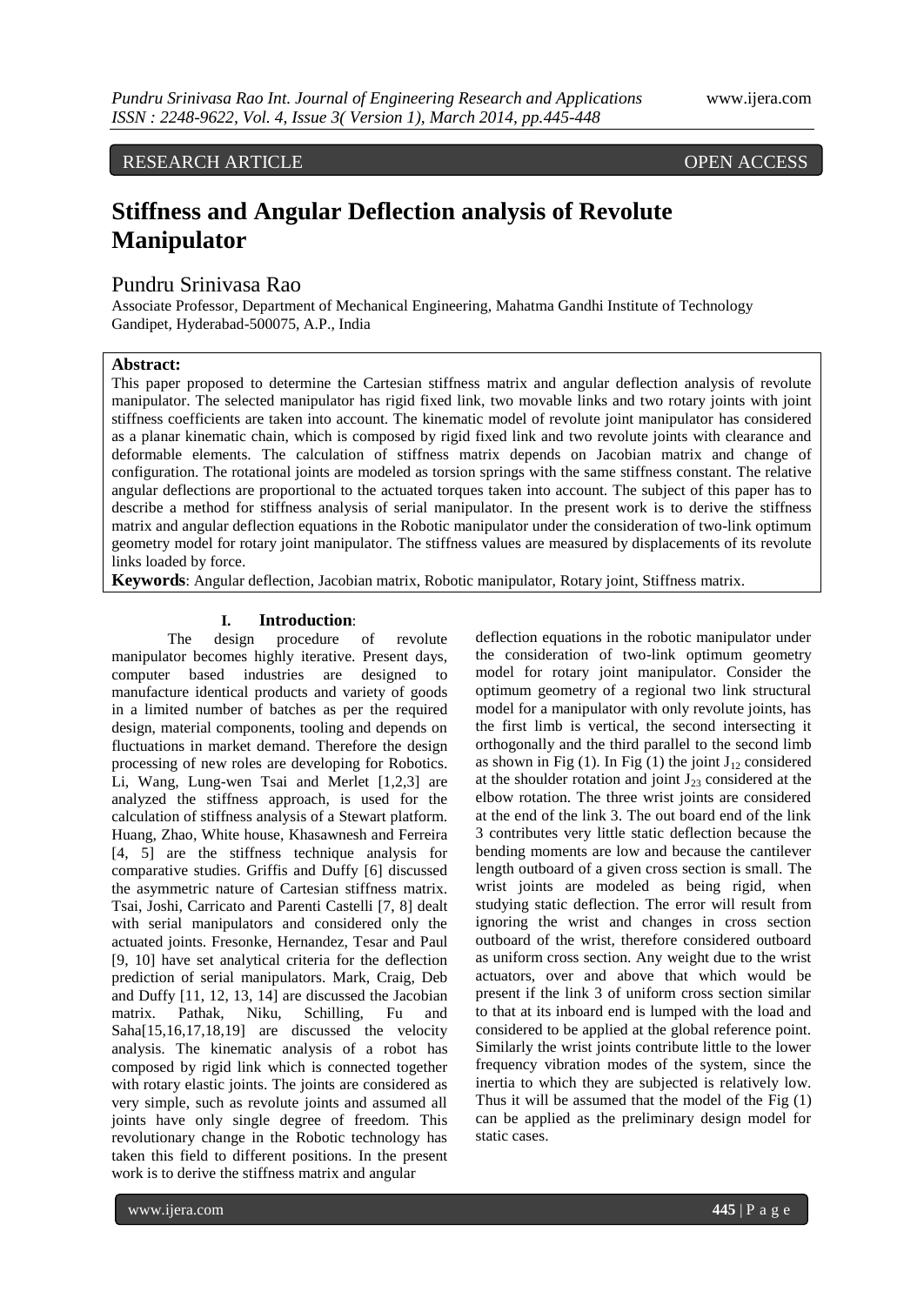

#### manipulator

## **II. Kinematic analysis of Angular Deflection:**

Link 2 and link 3 are assumed to have uniform cross sections. The loading pattern of structural model is as shown in Fig (2). The bending deflections in all members are much larger than the deflections in the longitudinal direction. Thus, the deflection of the pylon due to the bending moment at the inboard end of link 2 produce a significant horizontal displacement of the global reference point, but negligible vertical displacement. However, the angulations of the pylon at joint  $J_{23}$  is significant, since the angulations of the pylon are multiplied by the length of the arm and it produces a significant vertical displacement with respect to the reference point.



Fig (2) Loading pattern of structural model

When the loading as shown in Fig  $(2)$ , with 'p' representing the self weight per unit length of link 2, "q" represents self weight per unit length of link 3, "**P**" represents the weight of the actuators at the elbow, and "**Q**" represents the weight of the actuators and load lumped at the hand.

The bending moment at the joint  $J_{23}$  is  $M_{23} = aQ +$  $a^2q$ 

 $\frac{2}{3}$  Where 'a' is the length of link 3

The Shear force (S) at the same section is  $S_{23} = P +$  $Q + aq$ 

At the shoulder, the bending moment is

$$
M_{12} = 2aQ + aP + \frac{3a^2q}{2} + \frac{a^2p}{2}
$$

 $2 \left( \frac{2}{2} \right)$  2<br>Hence using beam deflection formulae, the angular deflection of the pylon at the shoulder is

i,

$$
\Phi_{12}=M_{12}.h/EI_p
$$

Where  $I_p$  is the cross sectional second moment of area of the pylon. Assume that the link to be uniform cantilever beam, and 'h' is its height. The additional significant is that angular deflection at this location is caused by deflection of the bearings of joints  $J_{12}$ . This is usually the only location in this geometry at which the bearing compliance must be considered. The geometry necessary for computation of bearing deflection is shown in Fig (3).



Fig (3): Bearing deflection model.

The springs represents the radial compliance of two rolling element bearings separated by distance "d",  $M_{12}$  is the bending moment at the 'shoulder' and  $(\phi_{12})_B$  is the resulting angular deflection due to bearing compliance.  $k_1$  and  $k_2$  are the radial stiffness of the upper and lower bearings respectively and'd' is the separation along the joint axis of the bearing planes.

The resulting angular deflection of bearing is  $(\phi_{12})_B = 16M_{12}/d^2 * (1/k_1 + 1/k_2)$ The total angular deflection at the "shoulder" is then  $\phi_{12} = \frac{1}{F}$  $\frac{1}{EI}\left(2aQ + aP + \frac{3a^2q}{2}\right)$  $\frac{a^2q}{2} + \frac{a^2p}{2}$  $\frac{p}{2}$ ) a + 1  $\frac{1}{EI}\left(aQ+\frac{a^2q}{2}\right)$  $\frac{q}{2}$ ) a

$$
\Rightarrow \phi_{12} = \frac{a^2}{2EI}(2P + 6Q + ap + 4aq)
$$

Vertical deflection of link 2 at joint  $J_{12}$  is

$$
\delta_{12} = \frac{1}{EI} \left( \frac{a^3 P}{3} + a^3 Q + \frac{a^4 p}{8} + \frac{a^4 q}{2} \right)
$$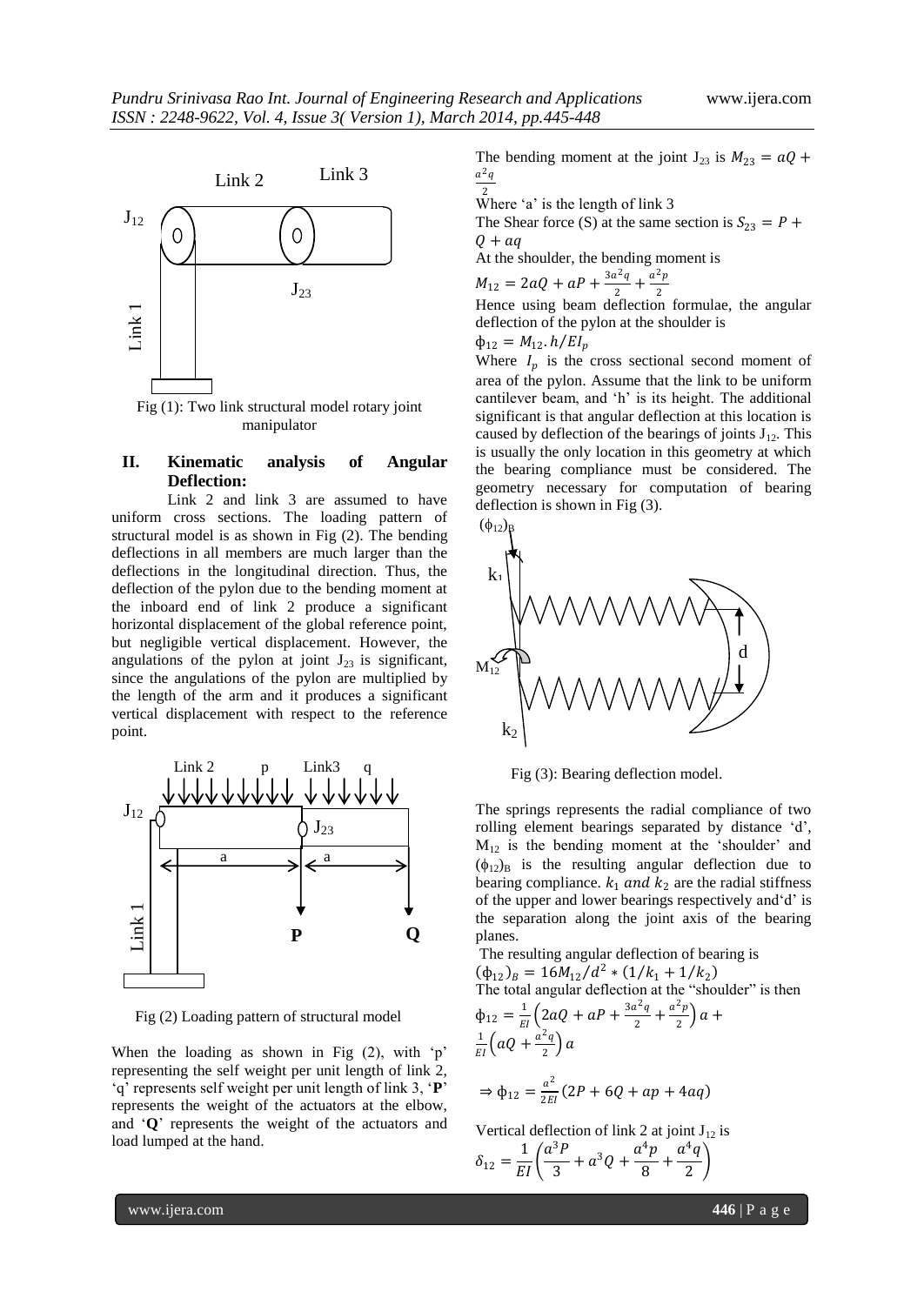$$
\Rightarrow \delta_{12} = \frac{a^3}{24EI}(8P + 24Q + 3ap + 12aq)
$$

The total angular deflection at the "elbow" is then

$$
\Phi_{23} = \frac{M_{23}}{EI}.a = \frac{a^2}{EI}(Q + aq/2)
$$

Vertical deflection of the link 2 at joint  $J_{23}$  is

$$
\delta_{23} = \frac{1}{EI} \left( \frac{a^3 Q}{3} + \frac{a^4 q}{8} \right)
$$

$$
\Rightarrow \delta_{23} = \frac{a^3}{24EI} (8Q + 3aq)
$$

Where 'I', is the second moment of area of the cross section at the elbow

The total deflection at the outboard end is  $Y = \delta_{12} + \delta_{23} + 2a\phi_{12} + a\phi_{23}$ 

This equation can be used to compute the deflection of the given structural cross section and loads.

#### **III. Stiffness matrix formulation:**

Kinematic model of revolute manipulator is considered as serial kinematic chain with two revolute joints. The Jacobian matrix of manipulator is

| $J = \begin{bmatrix} \frac{\partial P_x}{\partial \phi_i} & \frac{\partial P_y}{\partial \phi_i} & \frac{\partial P_{xy}}{\partial \phi_i} & \frac{\partial Q_x}{\partial \phi_i} & \frac{\partial Q_y}{\partial \phi_i} & \frac{\partial Q_{xy}}{\partial \phi_i} \end{bmatrix}^T$ |  |  |  |
|-------------------------------------------------------------------------------------------------------------------------------------------------------------------------------------------------------------------------------------------------------------------------------------|--|--|--|
|                                                                                                                                                                                                                                                                                     |  |  |  |

Where  $P_x$ ,  $P_y$ ,  $Q_x$ ,  $Q_y$  we're end coordinates of the rotating limbs and  $P_{xy}$ ,  $Q_{xy}$  are the angular coordinates of the end effectors of the rotating limbs of the revolute manipulator.

 $\phi_i$  is angular coordinate of the revolute joint i

The limbs of the revolute manipulator are assumed as elastic bodies. The joint stiffness is represented with linear torsion spring, along with control loop stiffness of rotary variable differential transducer and actuations are taken into account.

In case of small elastic deformation, the relation between torque and stiffness of joints are  $T_i = k_i \delta \phi_i$ Where  $T_i$  is the torque applied to the joint

 $\delta \phi_i$  is the torsion deformation and

 $k_i$  is the joint stiffness value.

Assuming that frictional forces at the joints are neglected and also neglect the gravitational effect, then the relationship between end effectors forces and joints torques are with respect to the principle of virtual work is  $T_i = J^T F$  and  $k_i = T_i^{-1} \delta \phi_i$ 

Where F= end effectors output forces and moment vector components are described with respect to the base fixed coordinate system. Then the stiffness values are measured by the displacements of its end effectors are loaded by forces.

#### **IV. Conclusion:**

This paper proposed to calculate the relative angular deflections of simple revolute manipulator with only revolute joints and proportional to the actuated torques which are measured by using rotary variable differential transducer. And also to determine the Cartesian stiffness matrices which are measured by the displacements of its revolute limbs loaded by forces. The moving limbs are modified as linear springs with the same stiffness constant. Similarly all the rotational joints are modeled as torsion springs with the same stiffness constant. In the present work is to compute the stiffness and angular deflection equations in the revolute manipulator and studied the dependence of these quantities on other manipulator parameters. Since the revolute manipulator contains serial chain and has to describe the stiffness matrix which is depends on Jacobian matrix and change of configuration. It is a hope that designers will find these results useful when they are faced with problems of design aspects in manipulators. This present work can be extended by formulating these problems using computer aided engineering tools and analyze the results accordingly.

#### **References:**

- [1] Y.W. Li, J.S. Wang, L. P. Wang, Stiffness analysis of a Stewart platform -based parallel kinematic machine, in proc of IEEE International conference on Robotics and Automation, Washington, 2002, 3672-3677.
- [2] Lung-wen Tsai, Robot analysis The Mechanics of Serial and Parallel Manipulators(A Wiley-Interscience Publication, John Wiley & Sons Inc,1999).
- [3] J.P.Merlet, Parallel Robots (Second Edition, Springer, 2006).
- [4] T.Huang, X. Zhao, D.J. White house, Stiffness estimation of tripod-based parallel kinematic machine, IEEE Transaction on robotics and Automation, 18(1), 2002, 50-58.
- [5] B.S.Khasawnesh, P.M.Ferreira, Computation of stiffness and stiffness bonds for parallel link manipulator, International Journal of Machine Tools and Manufacture, 39(2), 1999, 321-342.
- [6] M. Griffis, J. Duffy, Global stiffness modeling of a class of simple compliant couplings, Mechanism and Machine Theory, 28(2), 1993, 207-224.
- [7] L.W. Tsai, S. Joshi, Kinematics and optimization of a spatial 3-UPU parallel manipulator, ASME.J.Mech.Des 122(4), 2000, 439446.
- [8] M. Carricato, V. Parenti-castelli, Position analysis of a new family of 3-DoF Translational parallel Manipulators, ASME J. Mech Des 125(2), 2003, 316322.